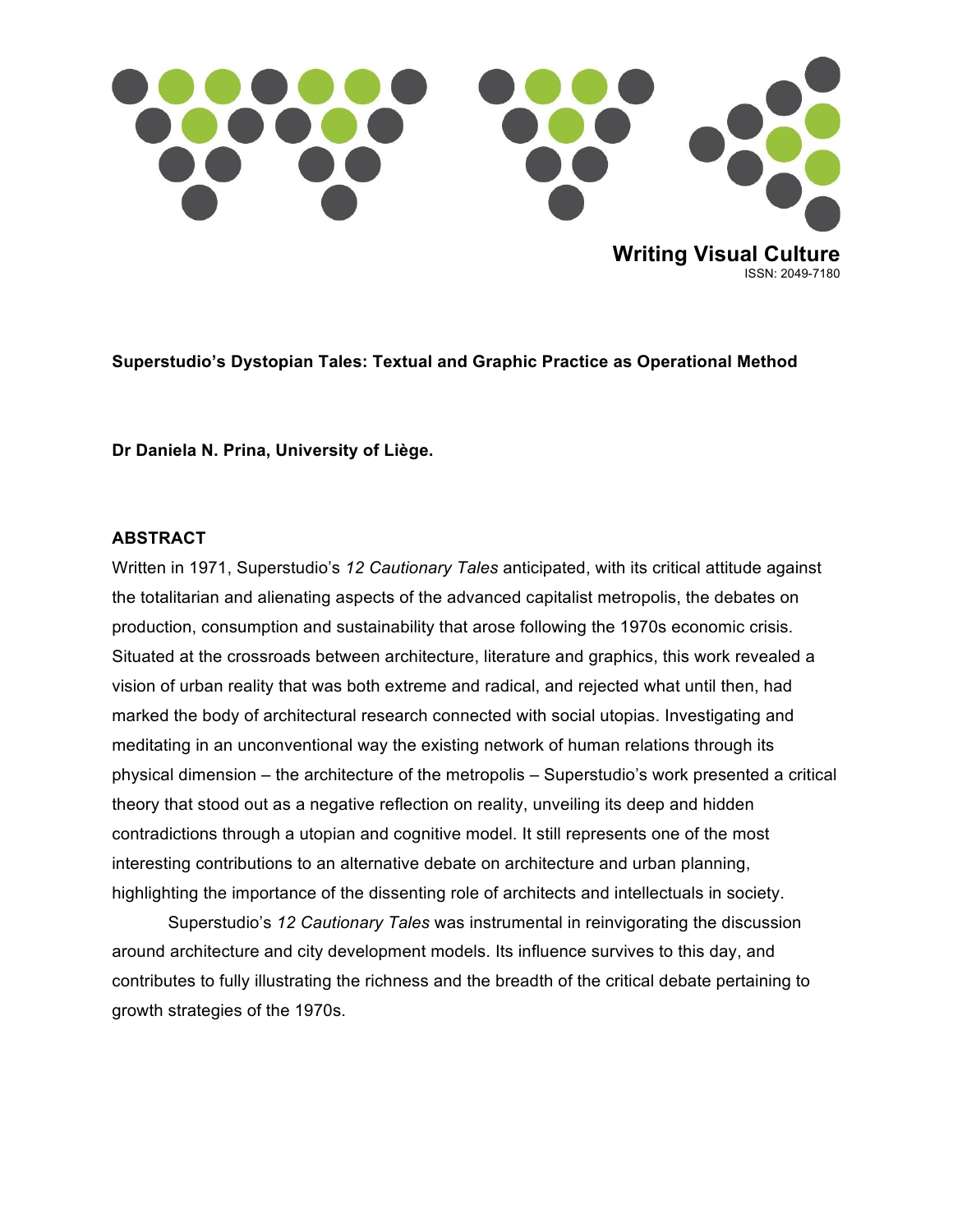

#### **THE PHILOSOPHICAL ROOTS OF SUPERSTUDIO'S** *12 CAUTIONARY TALES*

*The 12 Cautionary Tales. Premonitions of the Mystical Rebirth of Urbanism*, written in 1971 by the group of Florentine architects Superstudio (formed in 1966 by Adolfo Natalini and Cristiano Toraldo di Francia, later joined by Piero Frassinelli, Roberto and Alessandro Magris and Alessandro Poli), anticipated the discussions on production, consumption and sustainability that arose following the 1970s economic crisis, and contributed to fuelling the debate surrounding architecture, urban planning and the role of architects and intellectuals in society. This project, in the guise of an illustrated literary work depicting twelve imaginary cities, was conceived in Italy within the framework of the short-lived Radical Architecture movement (1965-1975). The latter was characterised by a critical attitude towards society and architectural discipline, heterogeneous components, time-specific ideological and political orientations, and by the multitude of expressions that it has found. Superstudio was both one of the initiators and one of the most active operators within this extremely composite movement, born in the effervescent context of the Faculty of Architecture in Florence, at that time characterised by the presence of strong educational changes embracing innovative artistic tendencies, and by an open and sharp academic approach that sought to renew architecture through the introduction of new building technologies and formal languages connected to coeval artistic trends, such as conceptual and pop art. A number of Radical operators worked also in the avant-garde design and artistic scenes of Turin and Milan. The common ground for the groups and operators that took part in this movement was the adoption of a rigorous critical and theoretical attitude towards functionalism and rationalism, exerted through the abdication to concrete practice and traditional professional obligations, and the consequent adaptation of their projects to writing, photography, film, or any other kind of media combination. This approach was largely inspired by a keen interest in the philosophical theories of the Frankfurt School, and particularly by its critical position against the totalitarian and alienating aspects of the advanced capitalist society, by the aesthetic vision of Adorno, by the utopia of Marcuse, and by the theories of Pollock. The makeshift adoption of the communication strategies of the historical avant-gardes, of the literary creation, represented a method for Superstudio to go beyond the professional routine. In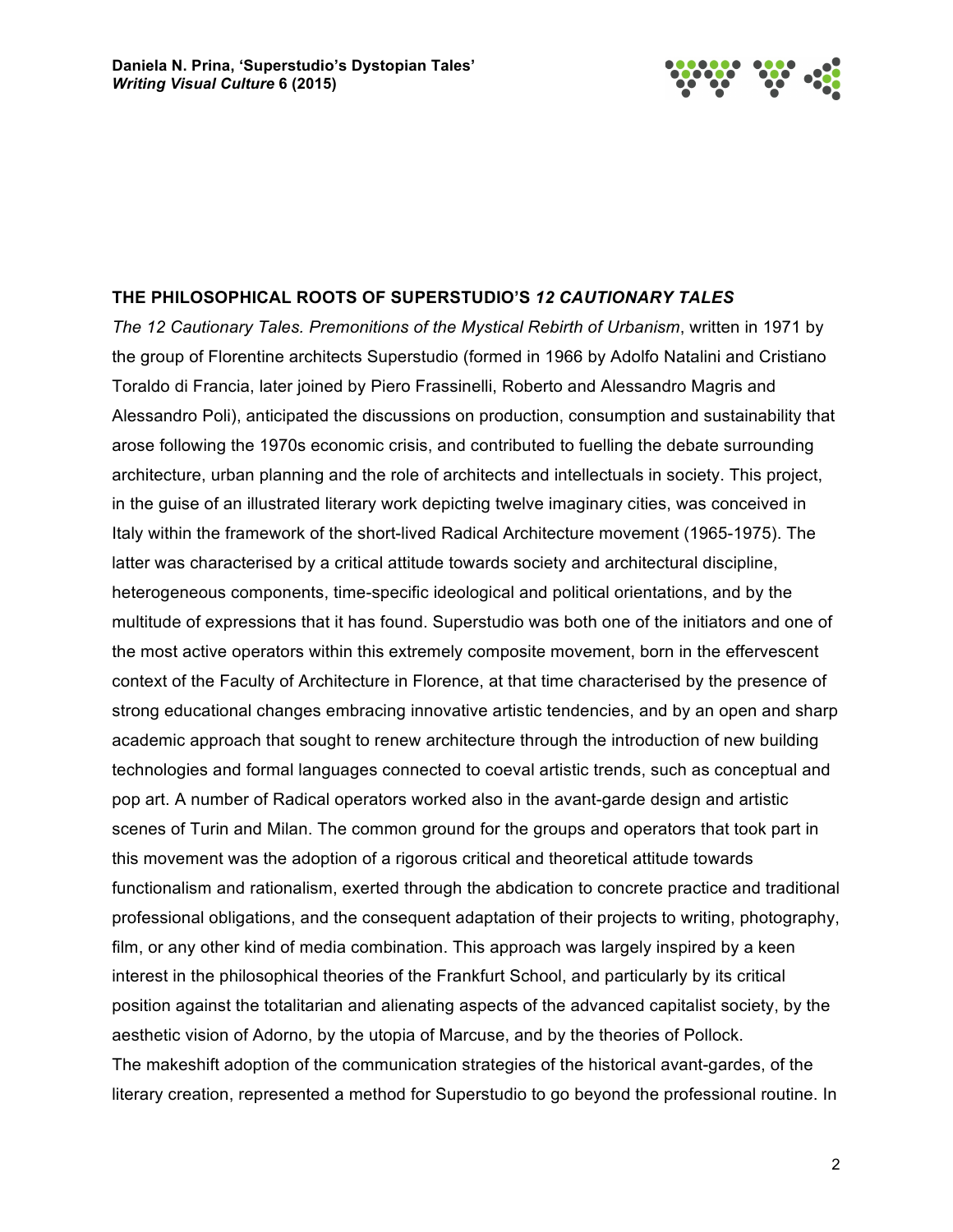

this way Superstudio detached itself from a "general plan" [1] in which, following the rules of capitalist economy, every reality was subtly and slyly planned to help the system's selfpreservation through the exertion of a total control of the consciences [2]. In these conditions, even art and architecture had lost their disruptive and revolutionary characteristics, being domesticated to follow the markets' requirements. Therefore Superstudio deliberately refused its social role and took architecture to be a means of communication, managing it independently from the productive cycle, through an intellectual – and not operational – practice. This choice was also motivated by the impossibility for young professionals to fit in a building industry that flourished during Italy's post-war reconstruction and in the subsequent years of the economic boom, but was at that time going through a phase of recession. The architects' professional role was consequently questioned, reinvented, and reinterpreted. Its shift from "specialised technician" to "intellectual-artist" marked the final disappearance of the boundaries between professional practices, establishing the synthesis between art, literature and architecture. Concrete work was converted into intellectual action: in this concept the urban project, almost an interlacing of literature and architecture, was not measured against reality but stood as a means of communication to broaden the discussion on city planning and architecture. Descriptive practice became for Superstudio a meticulous way to operate within the discipline.

#### **COUNTER UTOPIA AS AN OPERATING METHOD**

Visions of the cities of the future, which typify the history of modern architecture, mostly narrate a practical engagement of architects who, feeling charged with a social and ethical mission, work for the improvement of society through an accurate and realistic planning of the urban space. Conversely, Superstudio portrayed a vision of urban reality that was both extreme and radical, rejecting what, until then, had marked the body of architectural research connected with social utopias. Indeed the 1960s were marked by the disappearance of almost all the great protagonists of  $20<sup>th</sup>$  century's architecture and by the emergence of critical positions in the debate on the legacy of the Modern Movement. Modernist's doctrines engaging with the resolution of practical problems were definitively abandoned and consequently the images depicted by traditional architectural and literary figurations of utopias were discarded as well, in favour of those belonging to counter-utopian or dystopian narrative. Such definitions were created to indicate a literary or cinematographic genre which depicted urban and societal models that, far from representing an ideal example, showed on the contrary how the excess of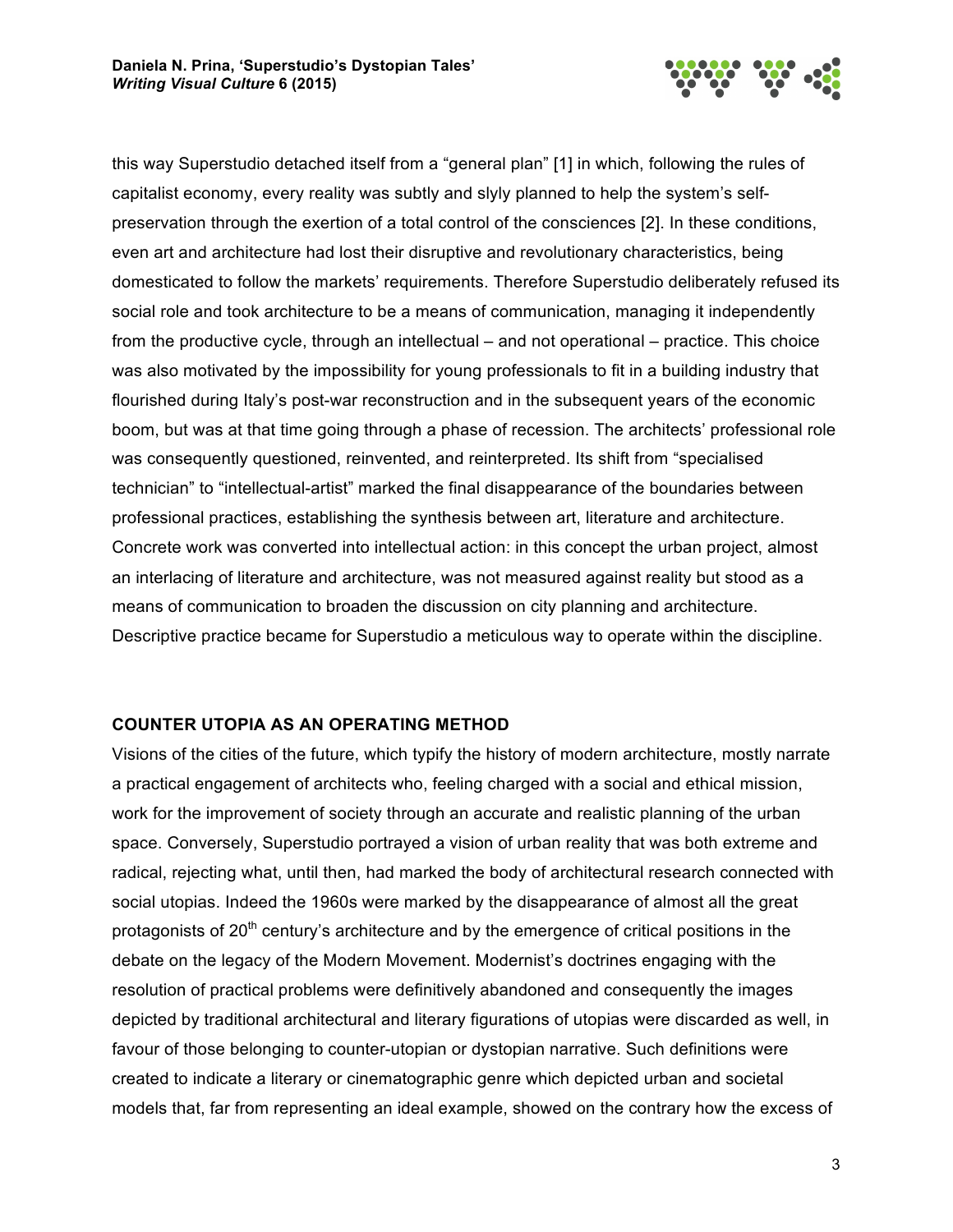

order and perfectionism and the concern to realise the most favourable living conditions, could led to totalitarian or extremely dangerous and injurious drifts, and to the eradication of mankind's genuine human qualities (Verra 1984). This new genre used the same artifices – memories, stories, reports from the future – that defined also the traditional utopian constructions. The words of Nicolas Berdjaev's epigraph in Huxley's *Brave New World* offer a perfect definition of counter-utopia's aims:

Utopias seem much more attainable than one may have previously thought. And we are now faced with a much more frightening thought: how do we prevent their permanent fulfilment? [...] Utopias are attainable. The way of life points towards them. But perhaps a new century will begin, a century in which intellectuals and the educated class will find means of preventing utopias, and will return to a non-utopian society, which may be less perfect, but will offer more freedom. [3]

At the origin of this turn in the interpretation of utopia were not only the most important and dramatic events of the 20<sup>th</sup> century – conflicts, failed revolutions, massacres – and the growing apprehension for a possible ecological devastation, but also a contemporary criticism of the oppressive and alienating aspects of the capitalist society. In the architectural domain, the disciplinary crisis shifted the attention towards the formal and linguistic aspects of the project and tested the boundaries between architecture and the iconography of new artistic avantgardes. Italy was one of the first European countries impacted in the 1960s by this radical review of the discipline: following the wake of earlier experiences developed by Archigram in England and by Hans Hollein and Walter Pichler in Austria, Superstudio showed a greater openness towards new forms of art and used drawings and illustrations as finished, autonomous projects that did not need to be realised to be eloquent. However the faith in an optimistic future (as mirrored by Archigram's work) that had characterised the beginning of the Sixties had vanished in the years (1963-1967) that preceded students' and workers' agitations and the advent of Radical architecture in Italy. The political and ideological climate was then marked by a rising aversion towards the advanced capitalist system. Italian Radical operators therefore resorted to old and new avant-gardes' expressive stratagems (such as manifestos, performances, etc.), pushed architectural practice beyond its concrete applications and widened it conceptually, into the sphere of a sort of architectural criticism, exploiting the possibilities offered by the intersection of visual and literary artifices.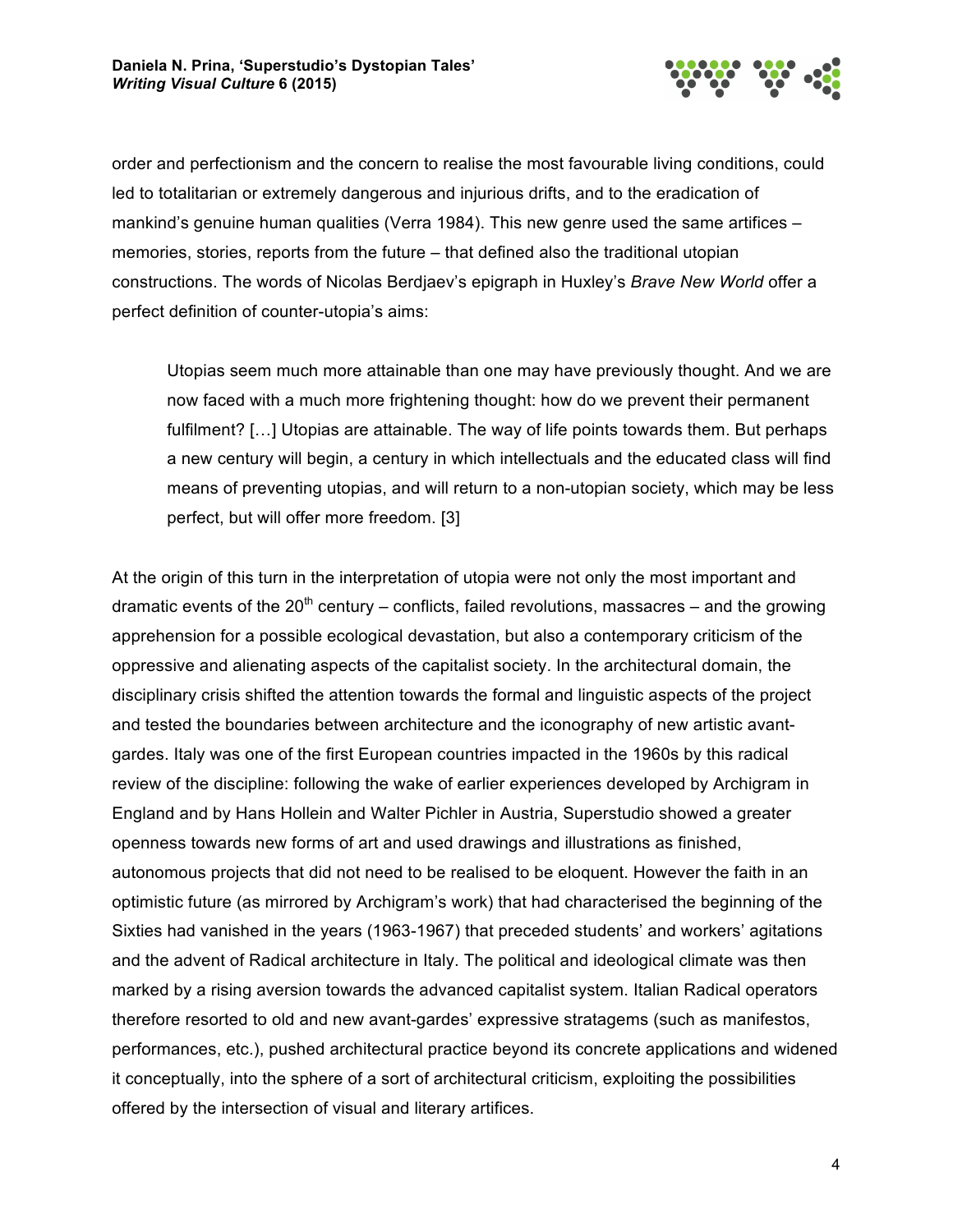

Superstudio's activity was defined by the adoption of this modus operandi, and by a specific interest in science fiction that had already been present in Archigram's work.[4]

To create *The 12 Cautionary Tales*, the group used a combination of fanciful images (drawing, collages and photomontages) and prophetical writings inspired by both counterutopian classics – such as Orwell or Huxley – and popular science fiction novels, making a broad use of their literary artifices, for instance, the meticulousness in the description of the imaginary realities, as well as of their most common themes: the relentless development of industrial civilisation and its continuous demands of organisation, the almost infinite possibilities of biological mutation, and the controversial relationship between man and machine. In particular, *The 12 Cautionary Tales* largely bore the mark of the influence of science fiction novels dominated by sociological or socio-cultural concerns, written mostly during the 1960s and published in the "Romanzi d'Urania".[5] This science fiction book series was the first to introduce Italian readers to some eminent authors like Arthur C. Clarke, Isaac Asimov, James Graham Ballard, Philip K. Dick as well as many others. At that time Italian science fiction was indeed dominated by American and English productions, and Italian authors, hiding behind pseudonyms, generally used to anglicise not only their names, but also the topics, the plots and the language adopted in their novels, thus creating a hybrid phenomenon. Therefore, science fiction in Italy was not yet considered by critics as a new experimental genre, even if it was reputed to be a vehicle of positive values: Umberto Eco, for instance, considered it as "consumer literature" but also "allegorical literature with didactic intent" (Eco 1964, 373). Moreover, the awareness that science fiction genre was part of a new anthropological dimension internal to consumer society was also acknowledged by art critic Gillo Dorfles, who affirmed that

apart from the literary value of various tales and novels […] it constitutes an interesting branch of studies… because it reveals some of the most urgent aspirations and pours scorn on some of the most disgraceful faults of today's humankind. That's why science fiction could not get out of exerting back an influence on visual arts… (Dorfles 1968, 131).

The choice of using a popular media like the science fiction tale to divulge the group's analysis was consequently not accidental, but the fruit of a conscious research that the group had realised coherently with his views, in the attempt to appeal to the widest readership possible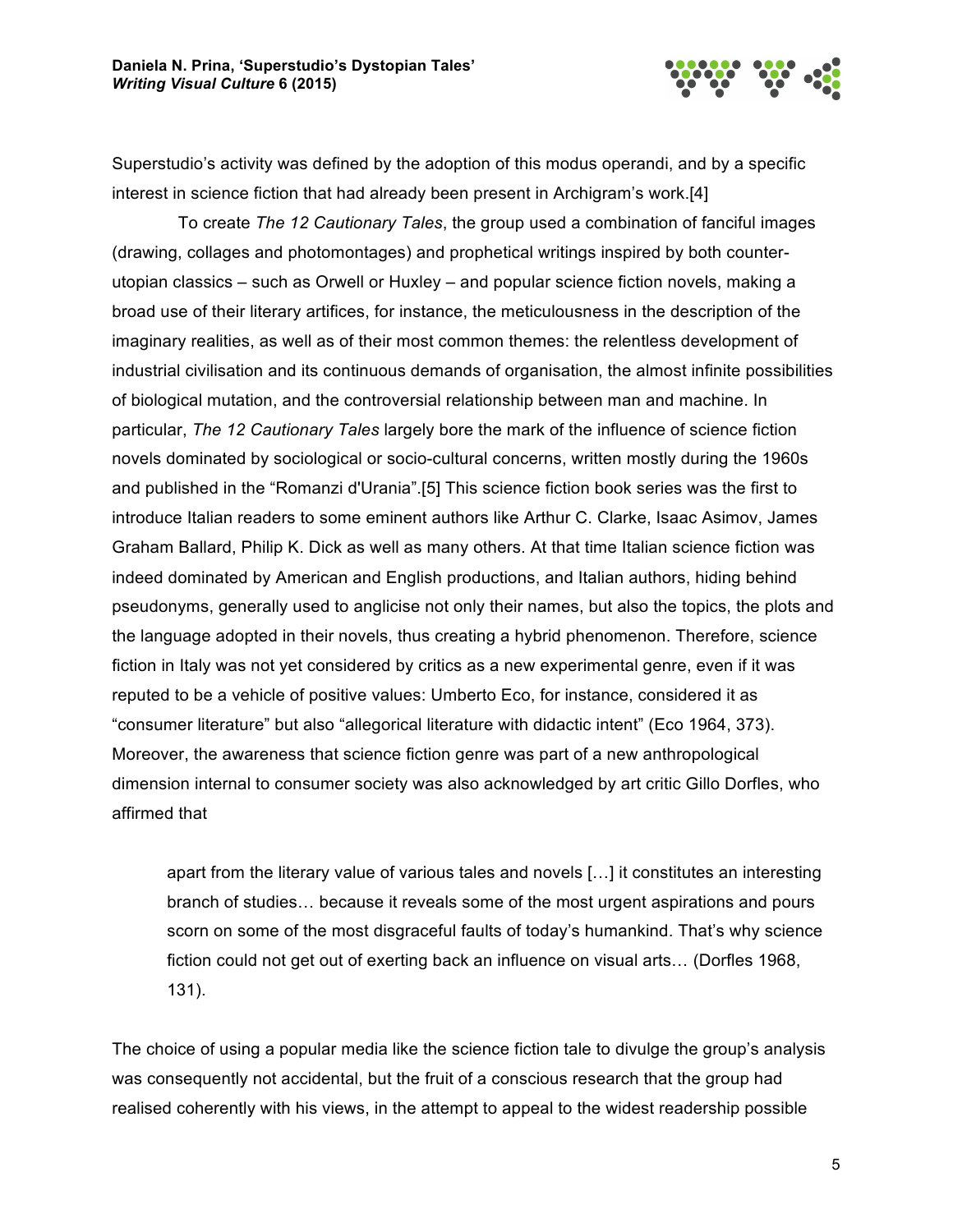

and provoke a debate on the dramatic costs of the perpetuation of dangerous urban models. Indeed, *The 12 Cautionary Tales* was undoubtedly inspired by popular science fiction novels that encouraged readers to meditate on pressing ecological, social, political and technological issues: several parallels can be traced, for instance, with Jack Vance's *The Houses of Izsm*, Robert Silverberg's *The Man in the Maze*, K. Dick's *Dr. Bloodmoney*, Arthur C. Clarke's *The City and the Stars*, and Frederick Pohl and Cyril M. Kornbluth *The space merchants*. All these novels were published in Italy between 1965 and 1970 in the Urania series. Frassinelli owned them all, in addition to a great number of other science fiction books [6].

# **A CRITICAL THEORY OF ARCHITECTURE AND OF THE CONTEMPORARY CITY**

*The 12 Cautionary Tales* find their origins in the *Continuous Monument*, a project previously developed by Superstudio. This was a model of total urbanisation consisting of a primary element that crossed seas and mountains, not needing to deal with or to respect the environment anymore; it was an architecture that lived independently, as an indifferent sign on the ground on which it laid. This project exacerbated the potential of an architecture freed from all super structural conditionings, which realised itself as order, logic, and purity. In 1971 Piero Frassinelli started to enhance this project with a series of perspective views illustrating the interior of the *Continuous Monument*, yet afterwards Superstudio agreed to leave it as it had been imagined: a symbol, an endless vision. Frassinelli, though, had already begun to visualise the possible inner mechanisms within this mega structure: the depiction of the *First city* was thus born [7]. It was soon followed by the others, becoming therefore a separate project that marked the starting point for a series of didactic operations [8].

Superstudio's *12 Cautionary Tales* presented a critical theory of architecture and of the contemporary city. It sought to stand as a negative reflection on reality and to unveil its deep and hidden contradictions through a utopian and cognitive model. In this way, the model revealed the imperfections and the treacherous deviations of a society project aiming at more rationality and progress, but also criticised the concept of rationality itself, namely the "counterfinality of reason". Defined by Horkeimer and Adorno in their 1947 text *Dialectic of the Enlightenment*, it represents, according to philosopher Gianni Vattimo, the key aspect of counter utopia: "it is the discovery that the rationalisation of the world – insofar as it accomplishes its design even more perfectly and, therefore not by mistake, by accident, or a casual distortion – overthrows reason and its goals of perfection and emancipation" (Vattimo 1992, 78).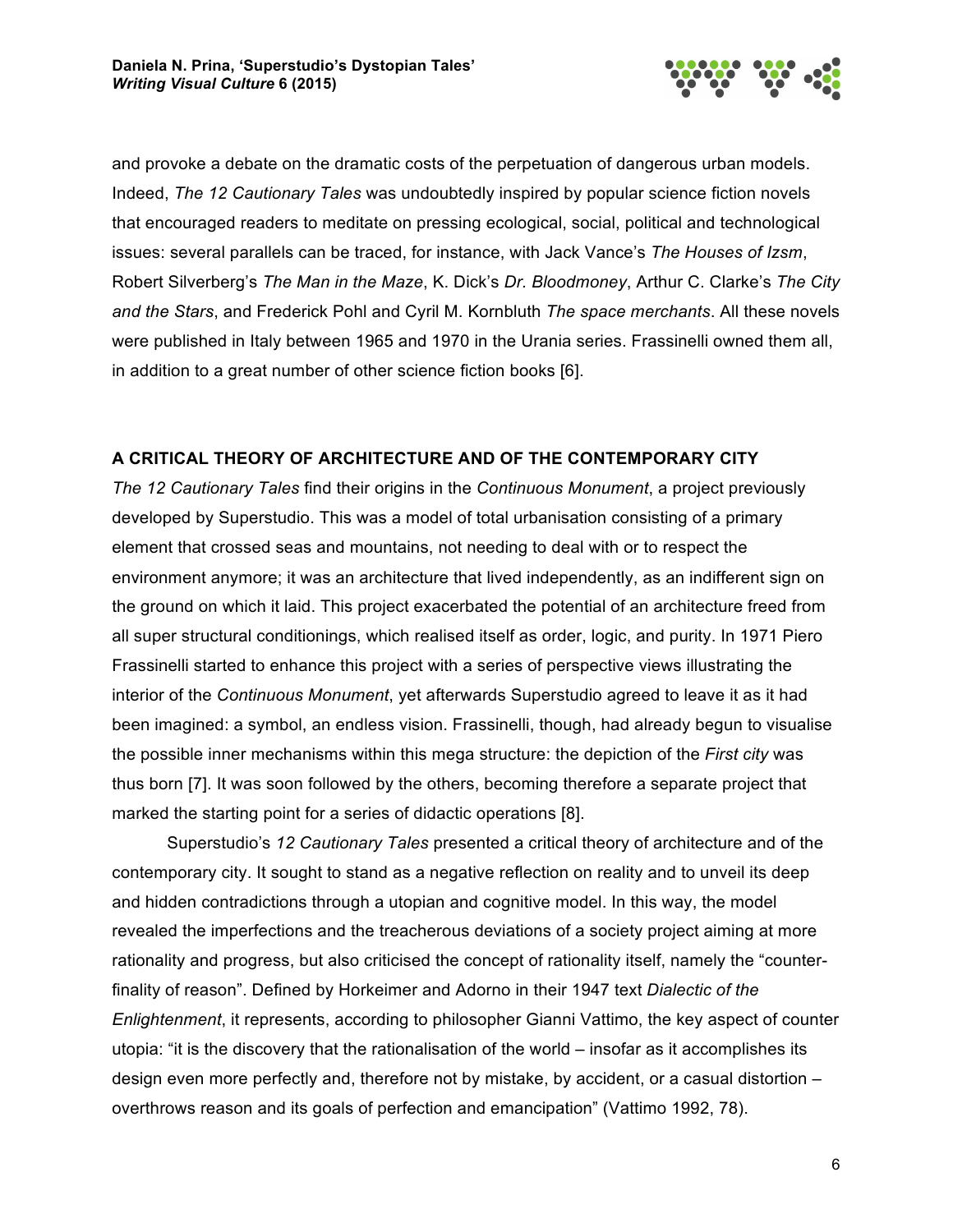

As Superstudio's purpose was both informative and moralistic, and the group wanted its voice to be heard in professional debate, it tried to give its work the widest dissemination possible. It proposed its project to a number of publishers in Italy and abroad, and it was picked up by the AD magazine in London, who distributed the English version first, with the title *Twelve Cautionary Tales for Christmas. Premonitions of the Mystical Rebirth of Urbanism*, whereas the Italian version was originally published by the magazine Casabella in the January issue of 1972 with the title *Premonizioni della Parusia Urbanistica*. In Italy at that time, the dissemination of the languages and practices related to the new avant-gardes was mainly led by specialised magazines of art and architecture (like Domus, Casabella, Marcatré, Op. cit., IN). Their objective was not limited to divulging such practices, but aimed at favouring the birth and the development of debates and networks between critics, architects, and young exponents of the contemporary artistic scene as well. Radical projects were therefore published by both Gio Ponti's Domus magazine, and especially by Casabella, which, as of 1971 started focusing on counter culture related subjects. Casabella, then under the direction of Alessandro Mendini, published *The 12 Cautionary Tales* at a time attempting to reconsider the debate on architectural problems from a different critical point of view, at least when compared to Italy's editorial reality. Casabella would soon become the principal instrument for the diffusion of the artistic and architectural ideas of neo-avant-gardes. According to this primary and specific role, it was also one of the rare spaces in which *The 12 Cautionary Tales* was published uncensored in its original format, displaying a complex and well-defined relationship between architecture, text, and images.

With an inflated and divinatory prose, oscillating "between the Gospel and science fiction" (Branzi 1972, 36) Superstudio's "fantasy, horror, science fiction tales" (Pettena 1982, 22) described some of the then current urban trends – exacerbating them in a dramatic, ironical and corrosive vision of the city's reality. The writing style ranged from the use of an extremely lyrical lexicon to the utilisation of intimidating expressions, with the clear aim of moving the reader's sensibility. Indeed Vittorio Gregotti wrote of the "religious terrorism of Superstudio" (Gregotti 1972, 337): this aggressiveness, typical of the languages of the avant-gardes, enhanced the communicative force of the narration. It emphasised the violent and authoritarian implications of the social organisations described in the project, which was essentially composed of three parts.

In the first one, 12 imaginary cities with an evocative name were described and illustrated. Superstudio insisted principally on three crucial themes: the city as a rational project that manifested itself through the exertion of control and totalitarian force; the consequent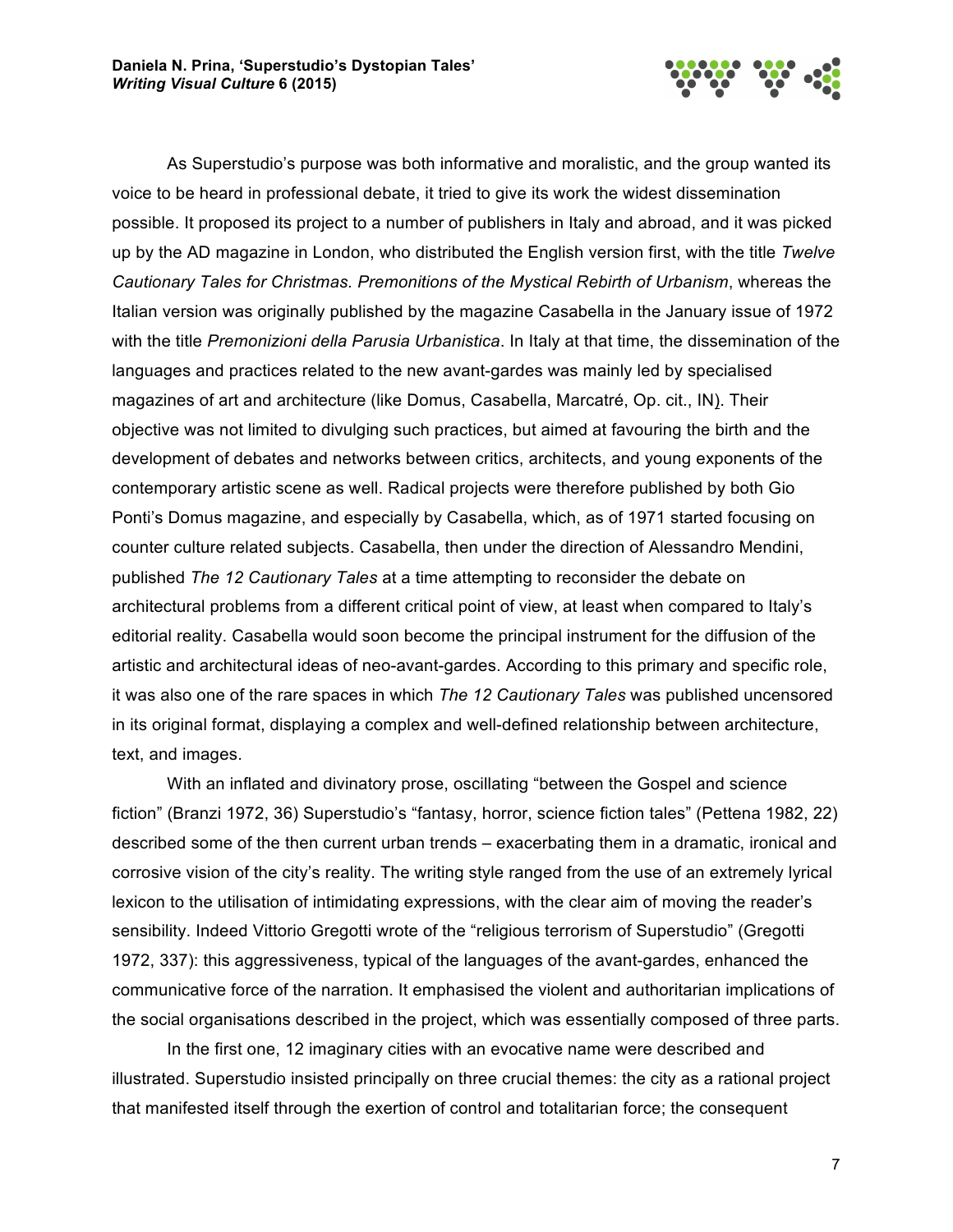

alienation of its inhabitants, and the dichotomy between natural and artificial, or between nature and machine. The physical description of the cities revolved around the obsessive reference to their size, indicated with pinpoint precision, and the use of a very specific and technical language; each story illustrated by suggestive images created through photomontages or technical architecture drawings. The combination of text and images, rather than insisting merely on the physical aspects of the cities, alluded to their functioning: it described the precise modus operandi that the cities imposed on themselves and their inhabitants in order to ensure their performances and consequently their endurance. This faultless self-preservation mechanism associated all the 12 imaginary realities. The cities educated and encouraged all citizens to depend on false needs, inducing behaviours abiding by the system's logic. Consequently all their necessities were satisfied; the guarantee of an apparently perfect and endless existence freed them from the damages provoked by the passing of time, thus enhancing their performances and eliminating at the same time all possible social conflicts. Death occurred only if an element escaped from the system's programmed logic: the transgression of the imposed rules, although rare, sometimes happened despite the city's continuous process of indoctrination and persuasion. Such rare transgressions were rectified with the exclusion, expulsion and the final and silent disappearance of dissidents. However, sometimes death was planned from the beginning, scheduled to respond to the cities scrupulous requirements. Individuals were necessary for the subsistence of the system, and this was reflected in the physical spaces that the city provided for its inhabitants as well: narrow and functional, they were conceived to facilitate the daily operations of the overall structure rather than the life and the needs of the individuals. As a consequence, the cities' development was antithetical to nature, not just human nature. Not only were men's feelings destroyed but the natural landscape was supplanted by the continuous growth of an artificial, distorted, hostile reality. Superstudio's assertions tended to reveal the treacherous deviations of a project in which not only nature and earth but also the deep psychic structures of the individual were sacrificed for the sake of necessity and survival, progress and civilisation.

In *The 12 Cautionary Tales* drawing and written language were considered as two equivalent logical systems; consequently, the iconographical apparatus that accompanied the written text was conceived as a parallel narration. The analytic drawings associated with the text were, in fact, fruit of exact mathematical calculations based on the cities' units of measurement. Every city had indeed its own unit of measurement in order to give the project an appearance of universality. Therefore, there was a direct correspondence between the images and the written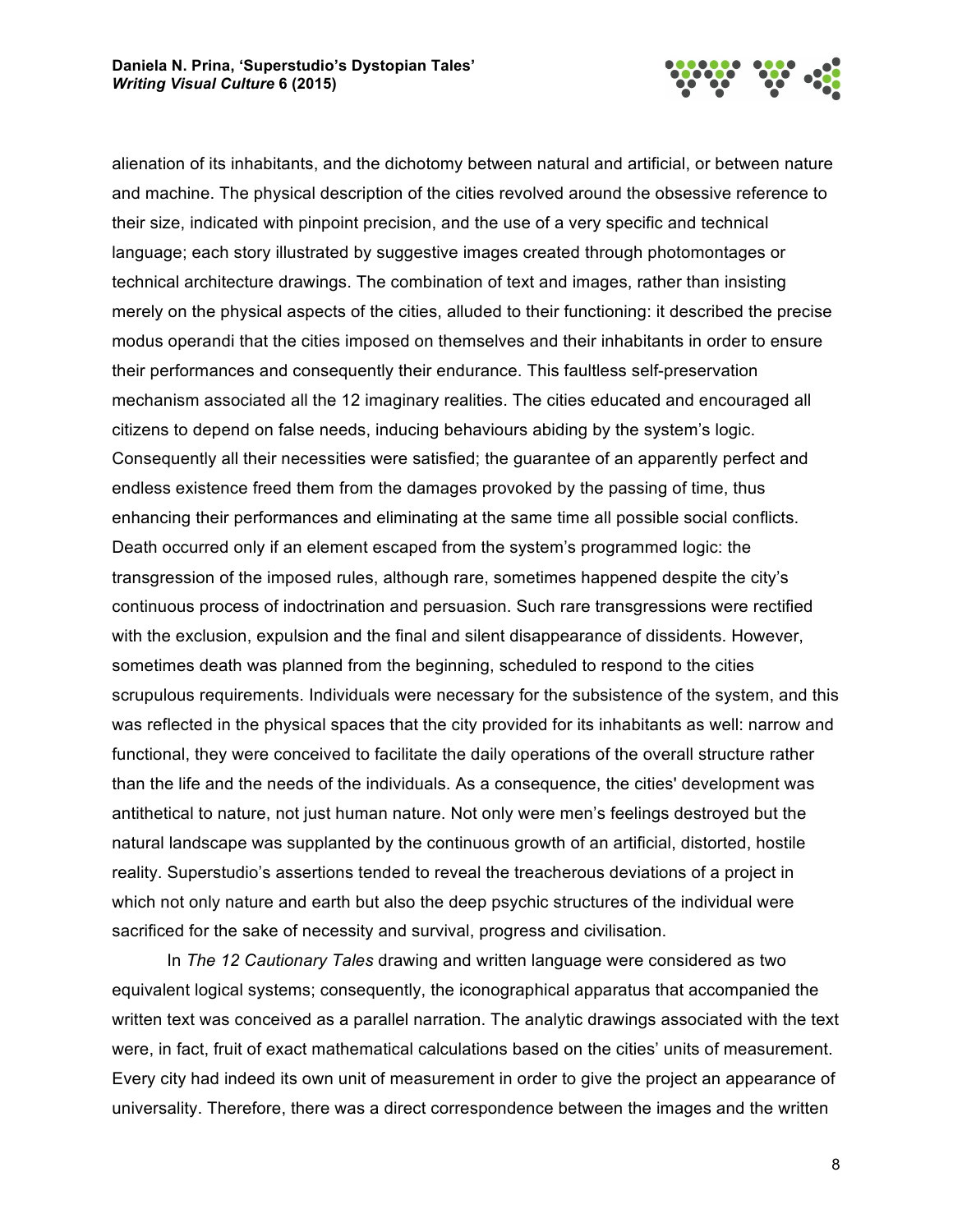

text that suggested that those urban descriptions were potentially a feasible project. With an analogous intention, six of the cities were also depicted through more realistic and evocative images, largely influenced by the covers of Urania's novels, at that time realised by Dutch artist Karel Thole. Visual metaphors of urban tendencies ranged from excessive mechanisation to the trivialisation and homologation of architecture, to the artificial beautification and treasuring of cities [9]. These images contributed to reinforce the prophetical tenor of the written tales. These graphical representations of an extremely suggestive power were a necessary complement to the project: not only did they help the reader to visualise the cities, they also drew connections between Superstudio's work and the artistic and architectural models which had inspired them. For instance, the virtual reality of the *City of the Hemispheres* illustrated by a surrealistic photomontage (derived from René Magritte's painting *Les fleurs de l'abime II*, 1928), recalled another Superstudio contemporary conceptual work, *Reflected Architecture*; reference to the "speaking architecture" of French Enlightenment was evident in the representation of the *Conical Terraced City*, with its ascendant power structure; the typical urban grid of American cities was reproduced to illustrate the *City of Order*; a similar organisation which was also applied to distribute the cosmetic structures of the *City of the Splendid Houses*, in which the walls of the residences were the support for "metal frames bearing silk-screened panels depicting any subject in bright colours […] the most popular is famous historical building […]" (Superstudio 1971, 742). The rhetoric of progress and mechanisation was revealed for example, through the images of the *Continuous Production Conveyor Belt city*, in the *Ville Machine Habitée*, and in the futuristic *Spaceship City*.

In the second part of the work, an *Epilogue* introduced the reader to a psychological test – as accurate as the ones which were published in popular magazines – in which extremely negative and degrading psychological profiles, accompanied by insults and sarcastic reprimands were traced depending on the number of cities that the reader had appreciated [9]. The path to spiritual and moral redemption was penned in the last lines of the *Epilogue*, the subsequent *Post scriptum* and in the depiction of a *Thirteenth City*, describing an alternative hypothesis to the oppressing and discouraging urban future illustrated earlier. A short *Post scriptum* (appearing in other versions of Superstudio's work) [10] explained the project of the 12 cities as a series of *contes philosophiques*, a way of critically approaching the problems of architecture as they were debated in architectural magazines, focusing on the necessary role of intellectuals and artists as guiding lights. *The Thirteenth City*, added to Casabella's version [11], being written by Natalini was radically different from the other 12 cities. The only city without a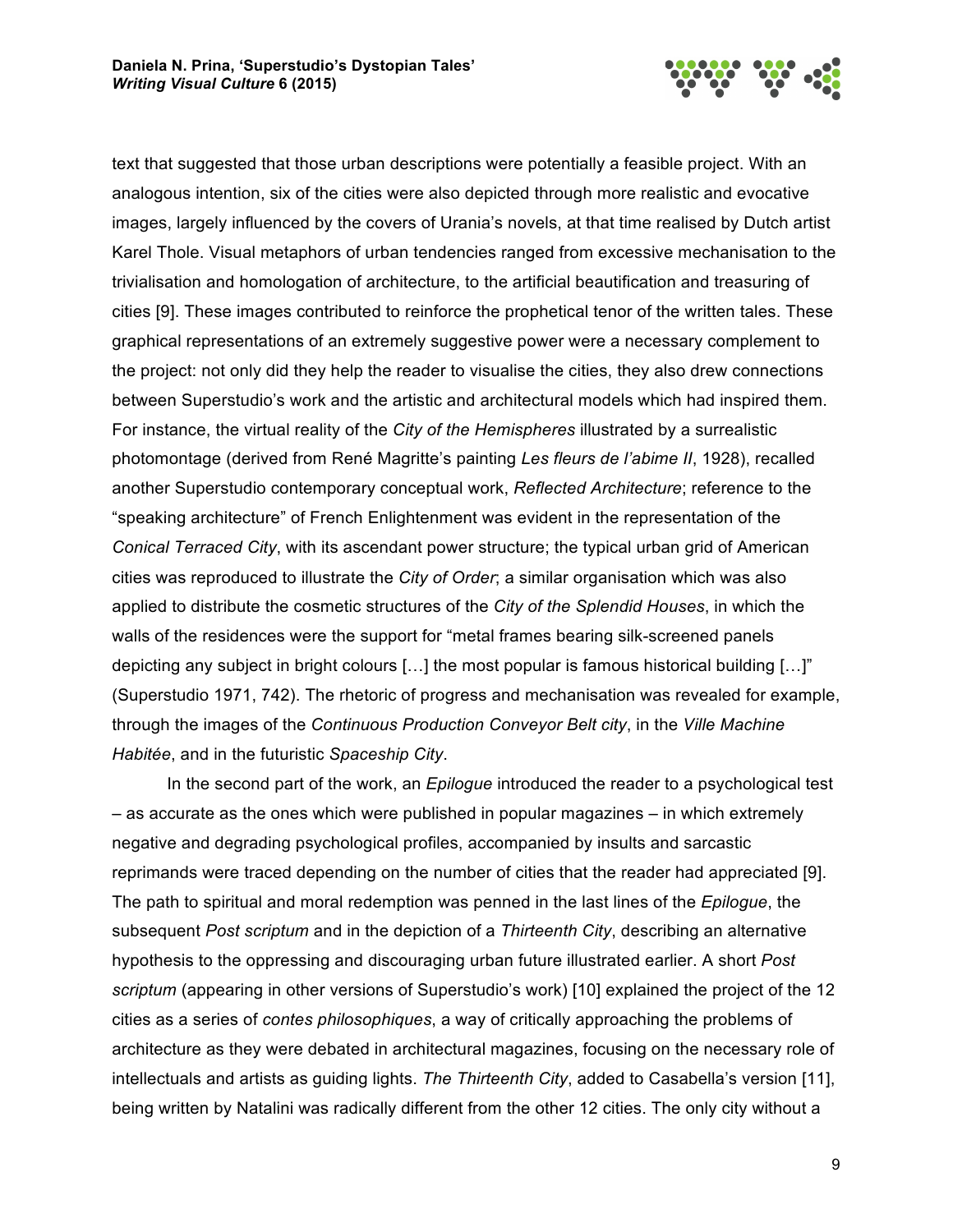

name, a defined shape and a clear functioning, was described as an ideal, crystal made – like in the positive Expressionists utopias – evanescent, disappeared or invisible city. It was suspended in the sky above an immense and perhaps non-existent green field, maybe far away in time and space. It may still have been considered as an ideal model of life and society in which people could continue to believe, restart the planning process and their life project in the opposite direction, from civilisation towards nature. Like in Plato's *Allegory of the Cave* (Gargiani-Lampariello, 2010, 98), people who observed the city could see only its shadow under particular light conditions. Consequently, they were unable to seize the city's characteristics and to recognise its exemplary qualities [12]. Therefore, the *Thirteenth City* could be interpreted not as a new positive utopia, but as the allegory of a society who is unable or unwilling to seek truth and wisdom.

Superstudio's hope in the possibilities of an architecture freed from all super structural conditionings, which realised itself as order, logic, and purity, was a constant presence in the theoretical works of the group. Therefore, while *The 12 Cautionary Tales* shed light on the risks of an uncontrolled development of various tendencies of the contemporary capitalist civilisation, the project for an "environment" that the group presented at the exhibition "Italy: the new domestic landscape" organised at the Museum of Modern Art of New York in 1972 displayed the image of a free and pacified society. This event, organised under the supervision of Emilio Ambasz and sponsored by the most important Italian industries (Eni, Anonima Castelli, Olivetti, Fiat, Abet Print, Alitalia), celebrated Italian design and tried to clarify its critical and theoretical purposes as well. One of its sections was dedicated to 12 *Environments*, created purposely for the exhibition on the base of the "Design Program" that was sent to a number of selected participants in order to ask them "to propose microenvironments and microevents… design the spaces and artifacts that singly or collectively, support domestic life; and… demonstrate the ceremonial and ritual patterns in which they may be used" (Ambasz 1972, 139-140). Superstudio's environment was *Supersurface (An Alternative Model of Life on Earth)*, a film of 35 mm, in colour with sound.

Referring to the last concepts developed by Herbert Marcuse in his essay *Eros and Civilization*, *Supersurface* described a new type of neutral environment, a space built around a network of human relations that were not alienated and in which men could finally exert their vital functions in a complete freedom of expression, without external influences, thanks to a minimalist lifestyle made only possible by a rational and equal distribution of the resources, symbolised by the Cartesian surface on which all the described activities took place [13]. This twofold vision of

10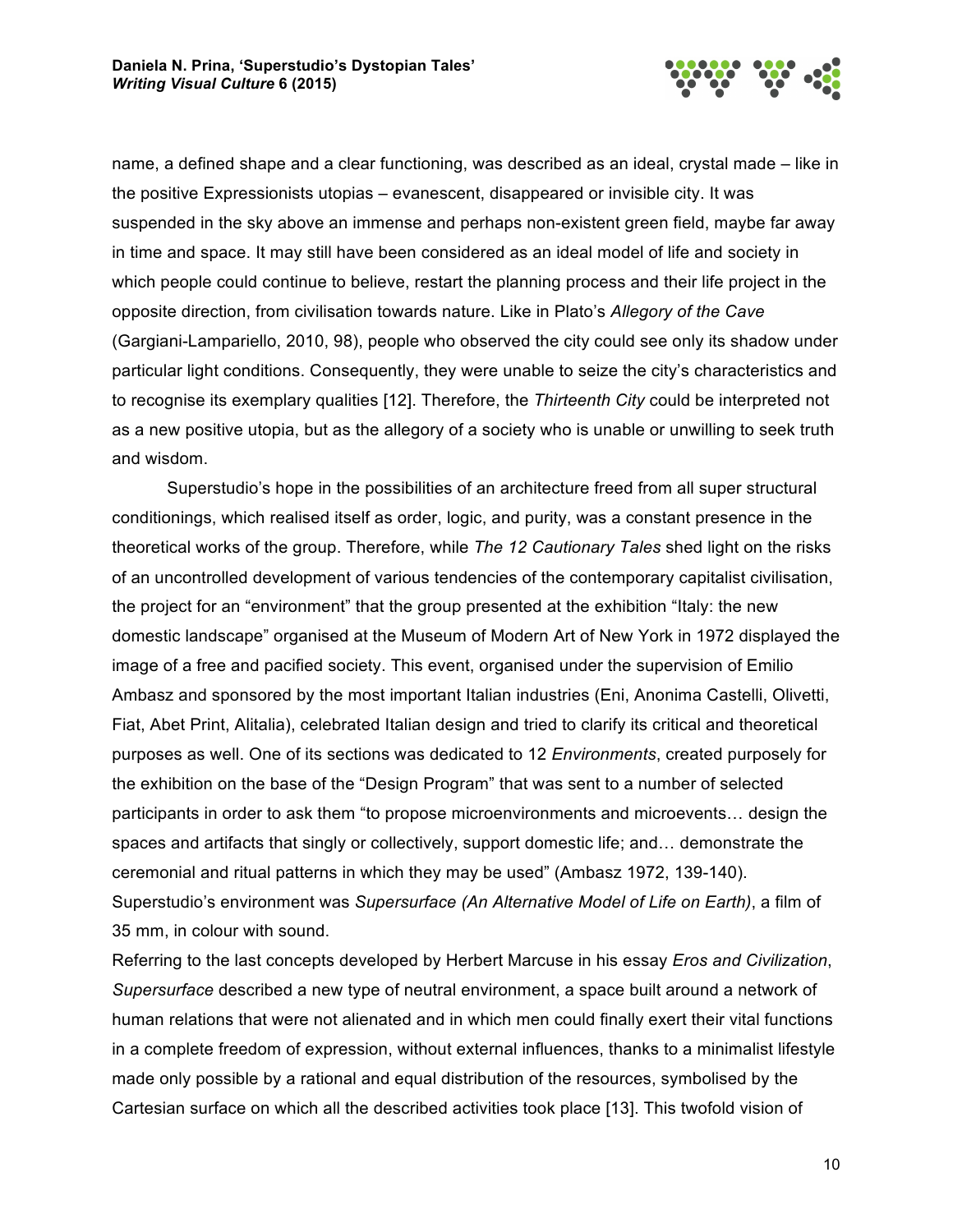

society and architecture, apparently in conflict, represents the two sides of the same coin: *The 12 Cautionary Tales* does not correspond to a reaction of discouragement to the disappearance of the illusions created by the excesses of rationality, but to a critical inner dimension of architecture itself; an admonishment to never losing a fair detachment from the political or technological instruments employed to realise the optimal, alternative plans, without being swept away from their not always unconditioned positive potentialities. *The 12 Cautionary Tales*, works in conclusion as a corrective to the excesses contained in the utopian aspirations. *Supersurface*, agreeing with Marcuse's theories, confirms the end of utopia – and the presence of architecture as a positive issue – describing it through the predictable development of a freed civilisation, the product of the improvement of perfected technology in an advanced industrial society.

## **CRITICAL FORTUNE AND REDISCOVERY OF SUPERSTUDIO'S WORK**

Although Superstudio gave an original contribution to the new-born science fiction scene, from a literary standpoint *The 12 Cautionary Tales* had no impact on the young Italian fictional panorama of the time. There has been speculation (Lang and Menking, 2003, 23-24), on the probable connection between the writer Italo Calvino – one of the few Italian novelists that showed an interest in science fiction literature – and Superstudio: *The 12 Cautionary Tales* was in fact mentioned in an unsigned review dated  $5<sup>th</sup>$  December 1971 on page 29 of the weekly II Mondo, whose cultural editor was at the time, Calvino himself. Calvino started to work around 1970 on his famous book *Invisible Cities* published in 1972. This work also had an enormous influence on a whole generation of architects helping them to envisage how cities could appear without the limitations of modern urban theory.[14]

The graphic legacy of *The 12 Cautionary Tales* had a stronger impact. In 1978, writer Robert Sheckley asked the group's permission to publish *The 12 Cautionary Tales* in an anthology on science fiction cities, later brought out with the title *Futuropolis*. On that occasion, Frassinelli decided to write a new *Epilogue* and a new tale, called *The Last City*, stating that the previous *Epilogue*

had irreparably exceeded the events; during those months in fact, for the first time people started to speak about the N bomb (the neutron bomb that eliminates all the human beings from the explosion area leaving intact the material infrastructure) that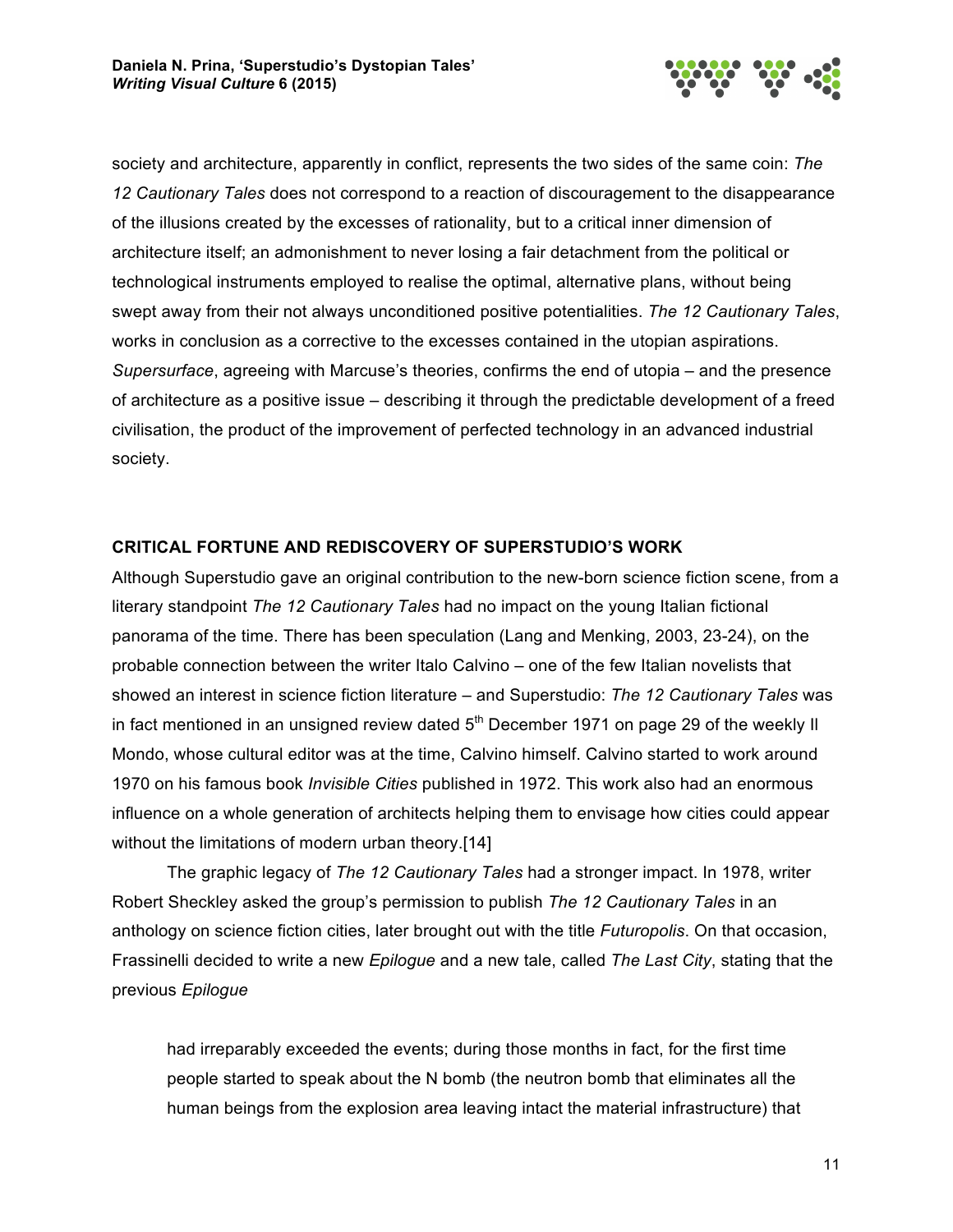

seemed to me more a philosophical idea than a military invention; by far it exceeded the descriptions of the 12 cities that were inspired to situations much less radical than this one, so definitive (Frassinelli 1978) [15].

Therefore, in *The Last City* Frassinelli imagined the ensuing consequences arising from the use of the N-bomb. While the prose was ironic, less dark than in his previously literary experiments, the contents remained extremely pessimistic. *The Last City* as well as the new *Epilogue* remained nonetheless unpublished: Sheckley indeed chose to reduce the texts space in the book, but published the illustrations of *The 12 Cautionary Tales*.

Being one of the most well-known Superstudio's projects, *The 12 Cautionary Tales* has since its conception been re-published numerous times in magazines, monographs of the group's work and in many exhibition catalogues, thus losing a part of its original force due to the displacement and the changes in the editing. Even if the influence of *The 12 Cautionary Tales* survives today, contributing to fully illustrating the richness and the breadth of the critical debate that surrounded the shape of the city and its development in the early 1970s, this work needs, in fact, to be fully understood, to be read in its original context, that of the architectural journals in which it was originally published [16].

The critical fortune of Superstudio's work from the architectural point of view proved to be significant and enduring. *The 12 Cautionary Tales*, relying primarily on a strong literary and philosophical background and on the efficiency of its language and visual communication, contributed to instilling new life to the debate on architecture and city development models. Moreover, Superstudio's contribution can be recognised as a fundamental starting point for the creation of and experimentation with a different concept of the relationship between city and architecture, from which recent avant-garde's experiences spread: architects such as Rem Koolhas, Leon Krier and Bernard Tschumi were all Natalini's students while he was teaching at the Architectural Association in London, in 1970-1971.

The relevance of *The 12 Cautionary Tales* to the present, witnessed by the past years increased consideration of Superstudio's productions, relates to the association between the group's work and topical subjects: implications on current societal dilemmas are still farreaching. Worries and struggles that were present over forty years ago – from the reassessment of suburbs to the exploitation of workers to the lack and conservation of natural sources – are unfortunately still present and even amplified. The presence of these elements is already sufficient to underline the dramatic contradictions of our society, its lack of political conscience,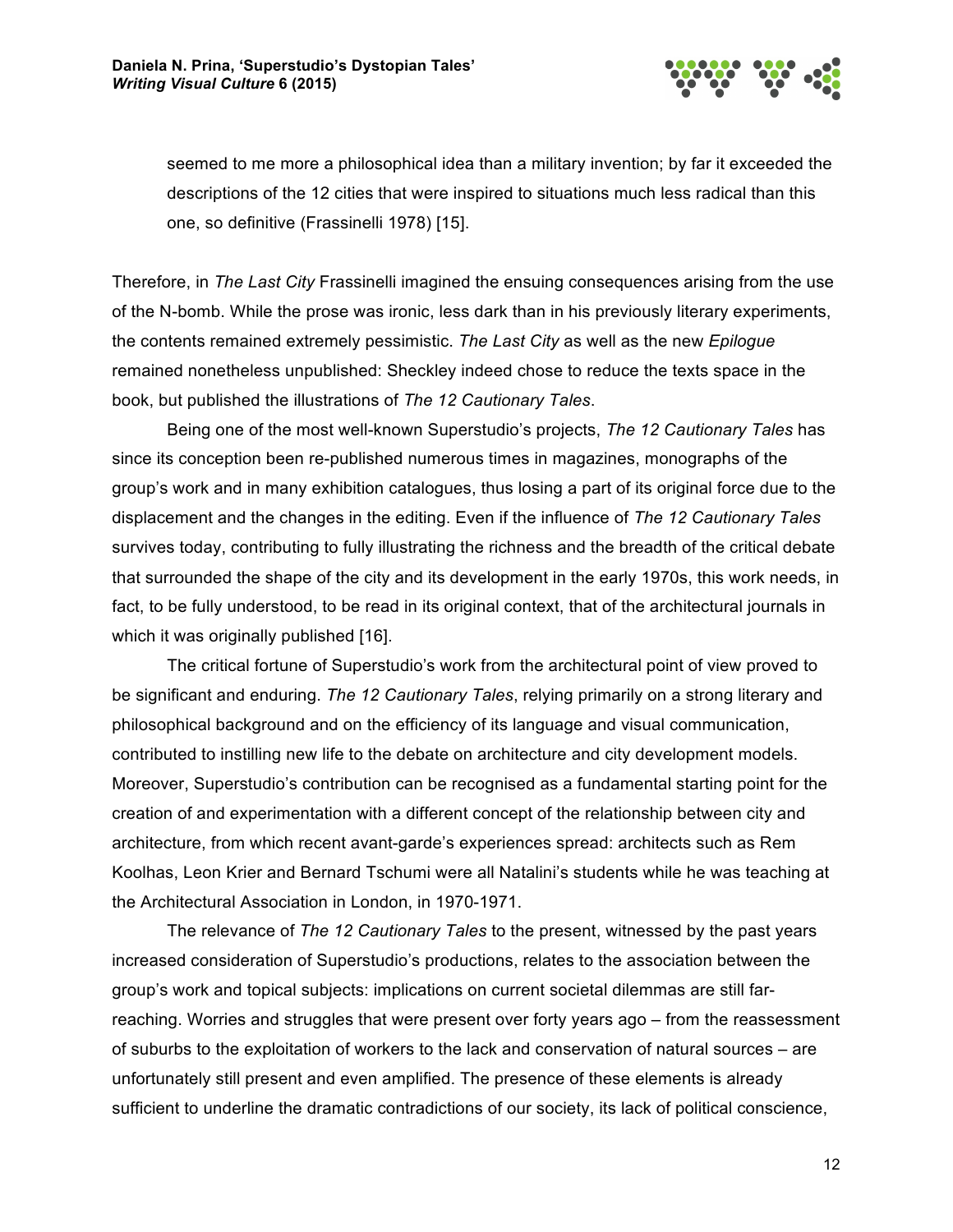

but today, new concerns linked to globalisation issues are especially present in the field of architecture and city planning, where the dangerous stance of using a unique model, repeatable and identical everywhere is patent. The recuperation of Superstudio's avant-gardist concepts, through dedicated exhibitions and new historical and critical surveys therefore represents a revealing symptom of the state of contemporary architectural and urban research that still consider their dissenting and imaginary dimensions as vital instruments to reflect on today's consumer society, pursuing the struggle for a better world.

# **ACKNOWLEDGEMENTS**

The author would like to thank Piero Frassinelli and Adolfo Natalini for their help in providing information and documents that were used to write this article.

# **NOTES**

[1] This definition was employed by Friedrich Pollock in a 1941 essay in which he tried to underline the changes that occurred in the capitalist system during the  $20<sup>th</sup>$  century, regrouping them under the definition of "State Capitalism" (Pollock, 1941 IX, 2, 200-255). [2] The topic related to the "Culture Industry" was thoroughly analysed in the third part of the *Dialectic of Enlightenment*. The term created by Adorno underlines that the user is not the "subject" of this Industry but that, on the contrary, he has the passive role of the "object". Adorno also judges the expression "mass media" negatively: "the very word mass-media, specially honed for the culture industry, already shifts the accent onto harmless terrain. Neither is it a question of primary concern for the masses, nor of the techniques of communication as such, but of the spirit which sufflates them, their master's voice". (Adorno, 2011, 106).

[3] The original citation in the book is in French (translation provided by the author). (Huxley 2004, XXVII).

[4] See, for instance, the fourth issue of *Archigram* magazine. Archigram used however science fiction to prefigure positive utopias based on the intensive development of sophisticated technology.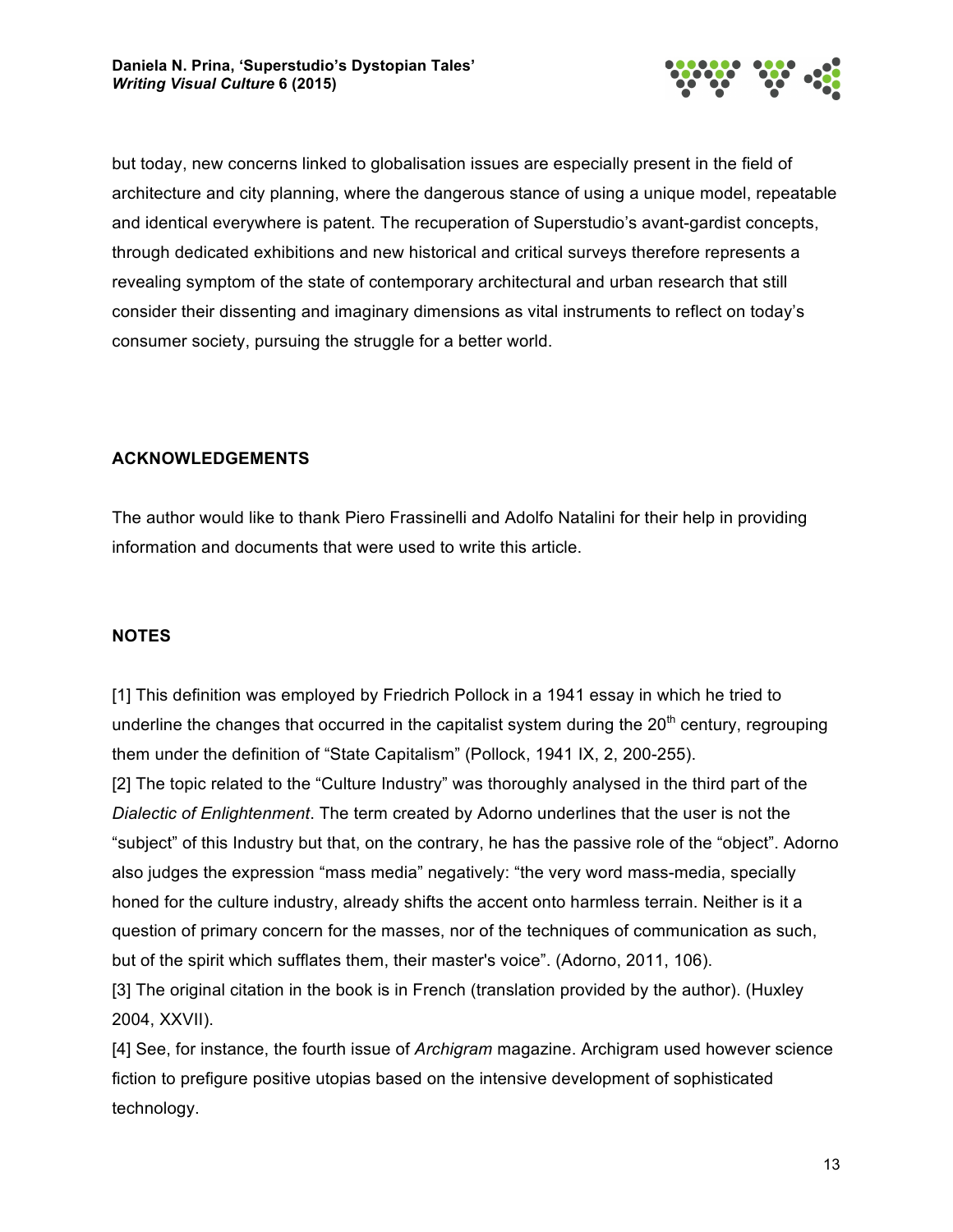

[5] *I Romanzi di Urania* ("Urania's Novels") is an Italian science fiction series published by Mondadori since October 10, 1952. The first issue featured the novel *The Sands of Mars* by Arthur C. Clarke. Its first editor was Giorgio Monicelli, also credited with the invention of the word *fantascienza*, meaning science fiction in Italian. From 1964 to 1985 the curators of the series were renowned Italian writers Carlo Fruttero and Franco Lucentini, who authored a few science fiction short stories published under pseudonyms.

[6] Romanzi di fantascienza in Studio al dicembre 2002. Archivio Superstudio. Over the course of this research, the author has had several conversations with Piero Frassinelli and Adolfo Natalini on their predilection for science fiction.

[7] Following a usual practice inside the group, all of Superstudio's projects were presented as a collective work. However, it is important to highlight that Frassinelli, who unlike the other members of Superstudio had a peculiar background in between that of anthropology and architecture, was actually the author of *The 12 Tales* and of the iconographical apparatus of the project as well. *The 13th City* was later written by Natalini.

[8] The other didactic projects were: *Reflected Architecture* and *Interplanetary Architecture*. [9] The group's criticism of the excessive tendency to consider the aesthetic aspect of the cities by developing them with the single goal of mass tourism is also visible in a mocking article, *Rescue of Italian Centers*, written with a prophetic and apocalyptic tenor: an ironic method is proposed to rescue the historical centres of the famous Italian cities of Naples, Pisa, Venice, Milan, Rome and Florence. It was, actually, an allusion to a final act of destruction that completed the process of disintegration induced by the devastating actions of time and human exploitation to which these cities had been permanently subordinated. The image of Florence's monuments submerged by water was probably inspired by Thole's cover of the Italian edition of Ballard's *The Drowned World*, owned by Frassinelli and published in the Urania Series in 1963. [10] For instance in A. Natalini 1979, or Gianni Pettena 1982.

[11] In Casabella's version, the profiles are interspersed with literary quotes of authors such as Franco Ferrini, John Donne, Franz Kafka, Marco Polo, Adolf Loos.

[12] Published in Casabella (Superstudio 1972, 49).

[13] The work presented in New York is part of a wider investigation on the great themes of human life that the group transformed into a project based on the *Five Fundamental Acts: Life, Education, Ceremony, Love and Death*. Each one of the Acts should have been described by a film – imagined first in storyboard format and later published as a series in the magazine Casabella – but only two of them, *Life* and *Ceremony* were realised; another two, *Education* and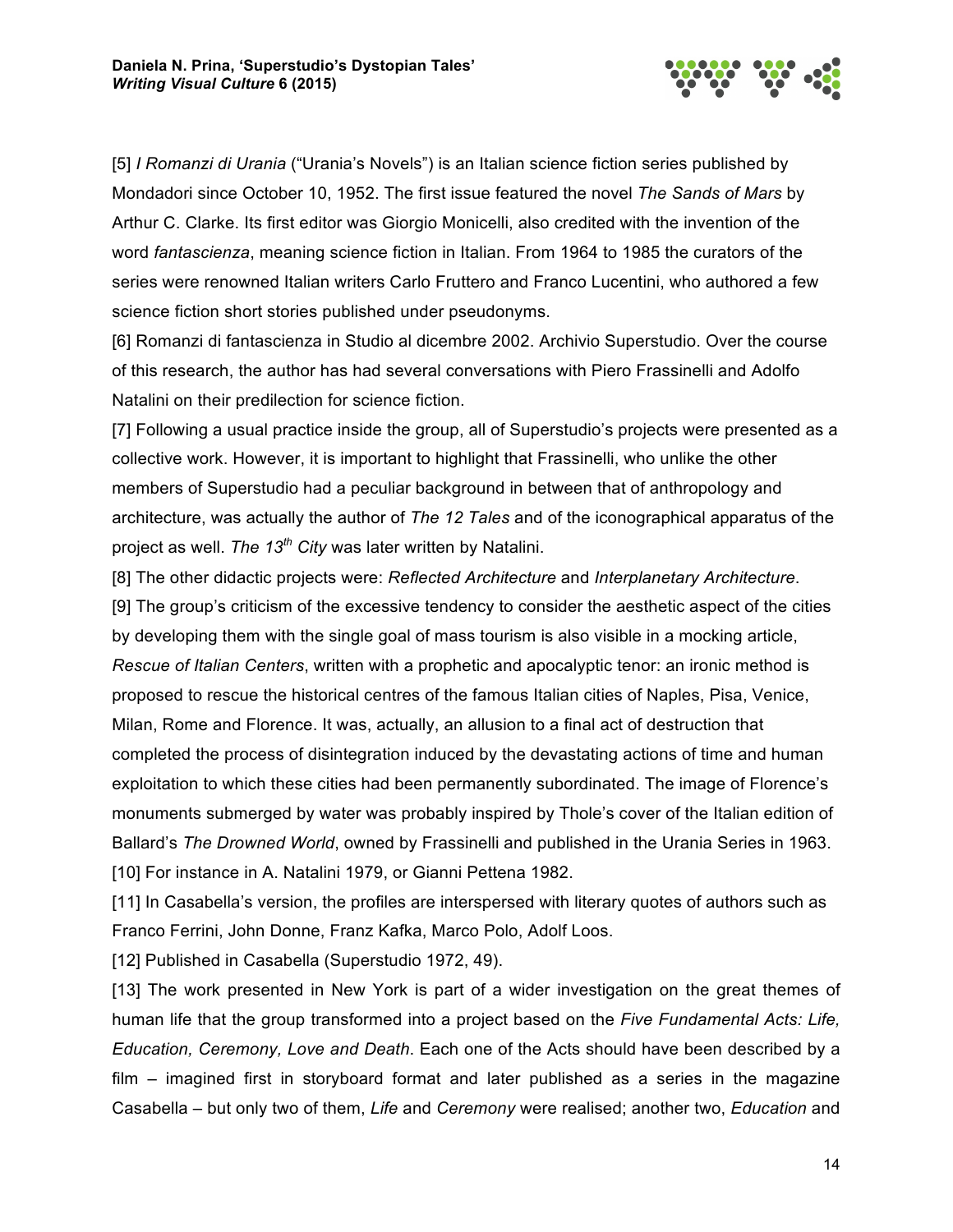

*Death*, were developed in alternative media. The first film of this series, *Life, Supersurface*, was shown at the MoMA exhibition, and was sponsored by Anic-Lanerossi, a brand of the Eni group that after seeing the film refused to finance the rest of the project.

[14] A more recent study also suggests Calvino's hypothetical familiarity with Superstudio's work through the analysis of the literary relations between Calvino's *Invisible Cities* and *The 12 Cautionary Tales*. (Pisaniello 2009, 34-37).

[15] Unpublished text sent to the author by Piero Frassinelli, from his personal archive in Florence (translation provided by the author).

[16] To be coherent with this statement the author has deliberately avoided illustrating this article with pictures of *The 12 Cautionary Tales*.

Dr Daniela N. Prina is a post-doctoral research fellow of the FNRS – Fond de la Recherche Scientifique and founding member of the research group in History, Theory and Criticism of Architecture of the 19<sup>th</sup> and 20<sup>th</sup> centuries at the University of Liège. Her research is at the cutting edge of architecture, design and art history and focuses on the relationship between architecture and design in the nineteenth and twentieth centuries, in Italy and Belgium. She contributed to *350 jaar architectuur in Antwerpen, van Academie tot Universiteit* (2013), *Made in Italy, Rethinking a Century of Italian Design* (2013), and *Design Derby: Nederland-België (1815- 2015)* (2015). She is currently collaborating on a *Design Encyclopaedia* (2015). Email: d.prina@ulg.ac.be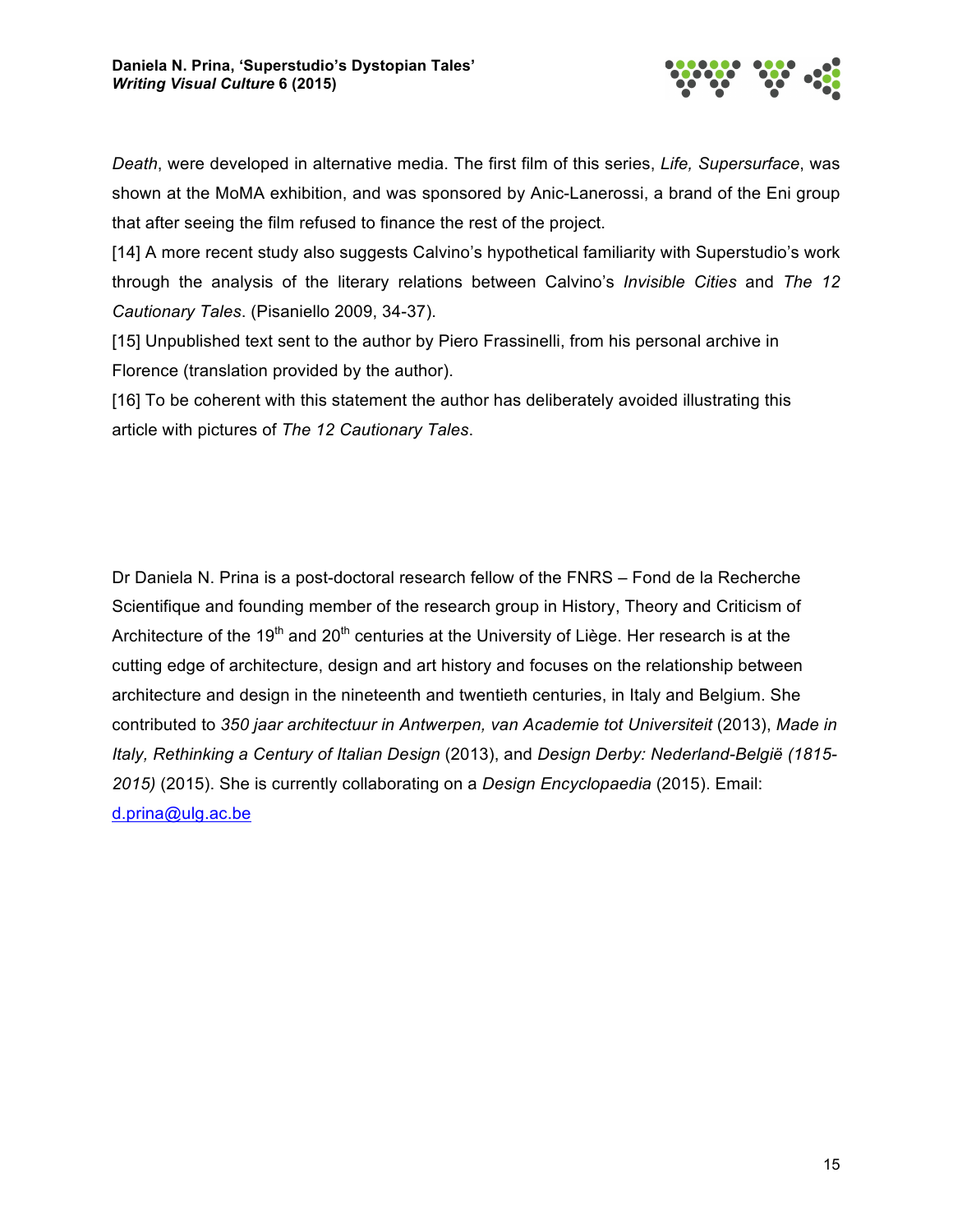

## **REFERENCES**

Adorno, T. W. 2011. "The Culture Industry Reconsidered". In: *Sociological Theory in the Contemporary Era: Text and Readings*. Scott Appelrouth, S., and Edles, L. D. (eds.), 106-109 (first published in 1974. *New German Critique*, 6 : 12-19).

Ambasz, E. 1972. "Design Program". In *Italy : the new domestic landscape*. In: Ambasz, E. (ed.), 139-140. New York: MoMA.

Branzi, A. 1972. "La Gioconda Sbarbata – Il Rruolo dell' Avanguardia" *Casabella*, 363: 27-33.

Branzi, A. 1972. "L'Africa è Vicina", *Casabella* 364 : 31-38.

Branzi, A. 1974. "Radical Notes: Radical Architecture, Il Rifiuto del Ruolo Ddisciplinare", *Casabella*, 386: 46.

Byvanck, V. 2005. *Superstudio – The Middelburg Lectures*. Amsterdam: De Vleeshal Zeeuws Museum.

Cacciari, P., and Potenza, S. 1973. *Il ciclo edilizio*. Rome: Officina.

Cozzi, L. 2006-2008. *La Storia di Urania e della Fantascienza in Italia* vol. I-III. Rome: Profondo Rosso.

Curtoni, V. 1977. *Le Frontiere dell'Ignoto. Vent'anni di Fantascienza Italiana.* Milan: Editrice Nord.

Delle Donne, M. 1974. *La Questione Edilizia: Industria delle Costruzioni e Rendita Urbana nello Sviluppo Eeconomico Italiano*. Bari: De Donato.

Dorfles, G. 1968. "Prospettive Oniriche e Visionarie". In: *Alternative attuali 3*. Crispolti, E. (Ed.). Florence : Centro Di.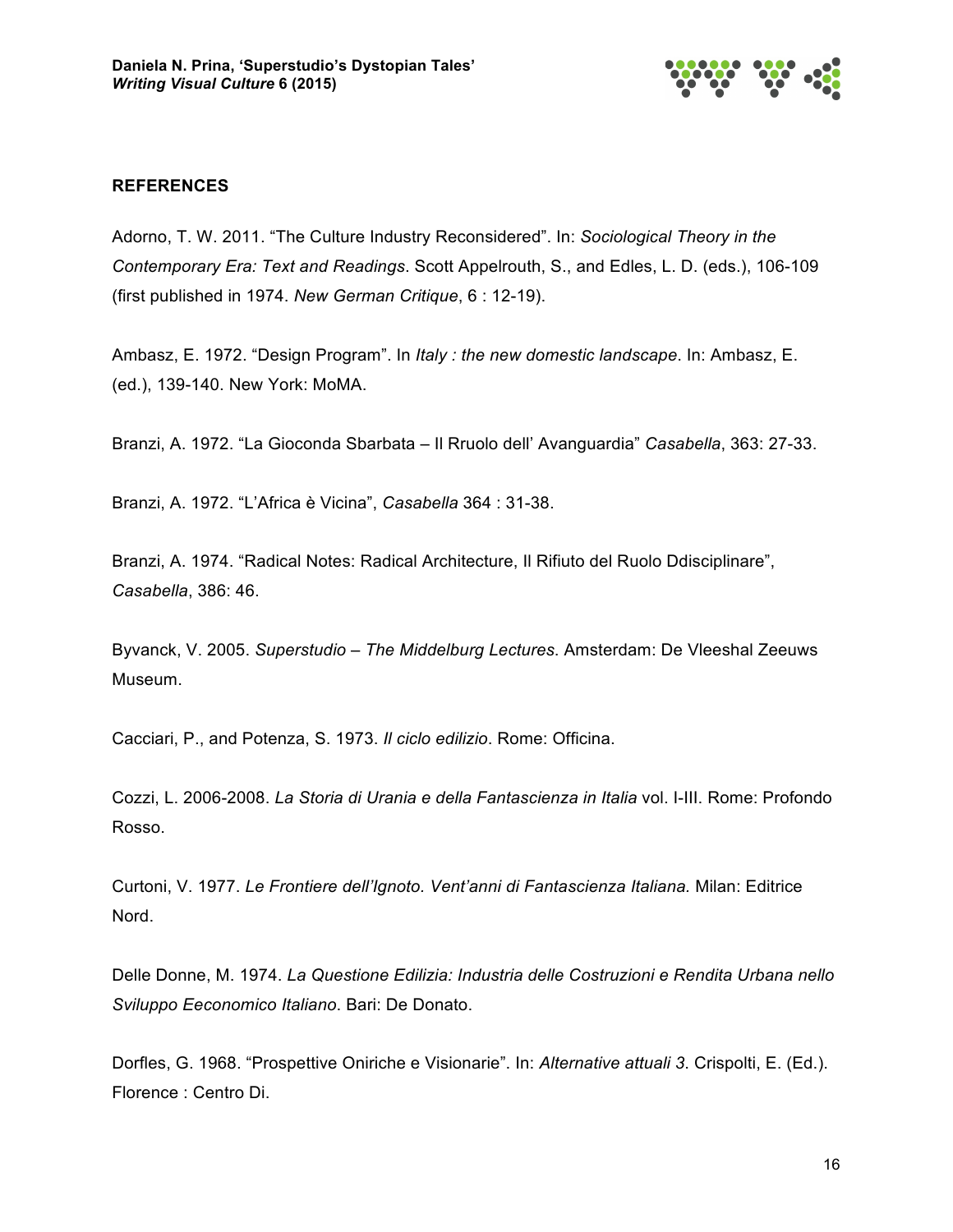

Eco, U. 1964. *Apocalittici e Integrati*. Milan: Bompiani.

Gargiani, R., and Lampariello. B. 2010. *Superstudio*. Bari: Laterza.

Gregotti, V. 1972. "Italian Design Story, 1945-1971". In *Italy : The New Domestic Landscape*. Emilio Ambasz, E. (ed.), 315-340. New York: MoMA.

Horkeimer, M., and Adorno, T. W. 1996. *Dialettica dell'Illuminismo.* Turin: Einaudi (First German edition published in 1947. First Italian edition: 1966. Torino: Einaudi).

Huxley, A. 2004. *Brave New World*. London: Vintage Classics (first edition: 1932. London: Chatto and Windus).

Koenig, G. K. 1971. "Deserti Naturali e Artificiali". *Casabella*. 358 :18.

Lang, P., and Menking, W. 2003. *Superstudio. Life Without Objects*. Milan: Skira.

Marcuse, H. 1955. *Eros and Civilization*. Boston: Beacon Press.

Masini, L. V. 1972. "Archifirenze". *Domus*, 509: 40.

Migayrou, F. 2001. *Architecture Radicale*. Villeurbanne: Institut d'Art Contemporain.

Navone, P., and Orlandoni, B. 1973. *Architettura Radicale*. Milan: Quaderni di Casabella.

Natalini, A. 1979. *Superstudio. Storie con Figure 1966-73*. Firenze: Galleria Vera Biondi.

Pettena, G. 1982. *Superstudio 1966-1982. Storie, Figure, Architetture*. Milano: Electa.

Pettena, G, 1996. *Radicals. Architettura e Design 1960/75*. Venice: Il Ventilabro.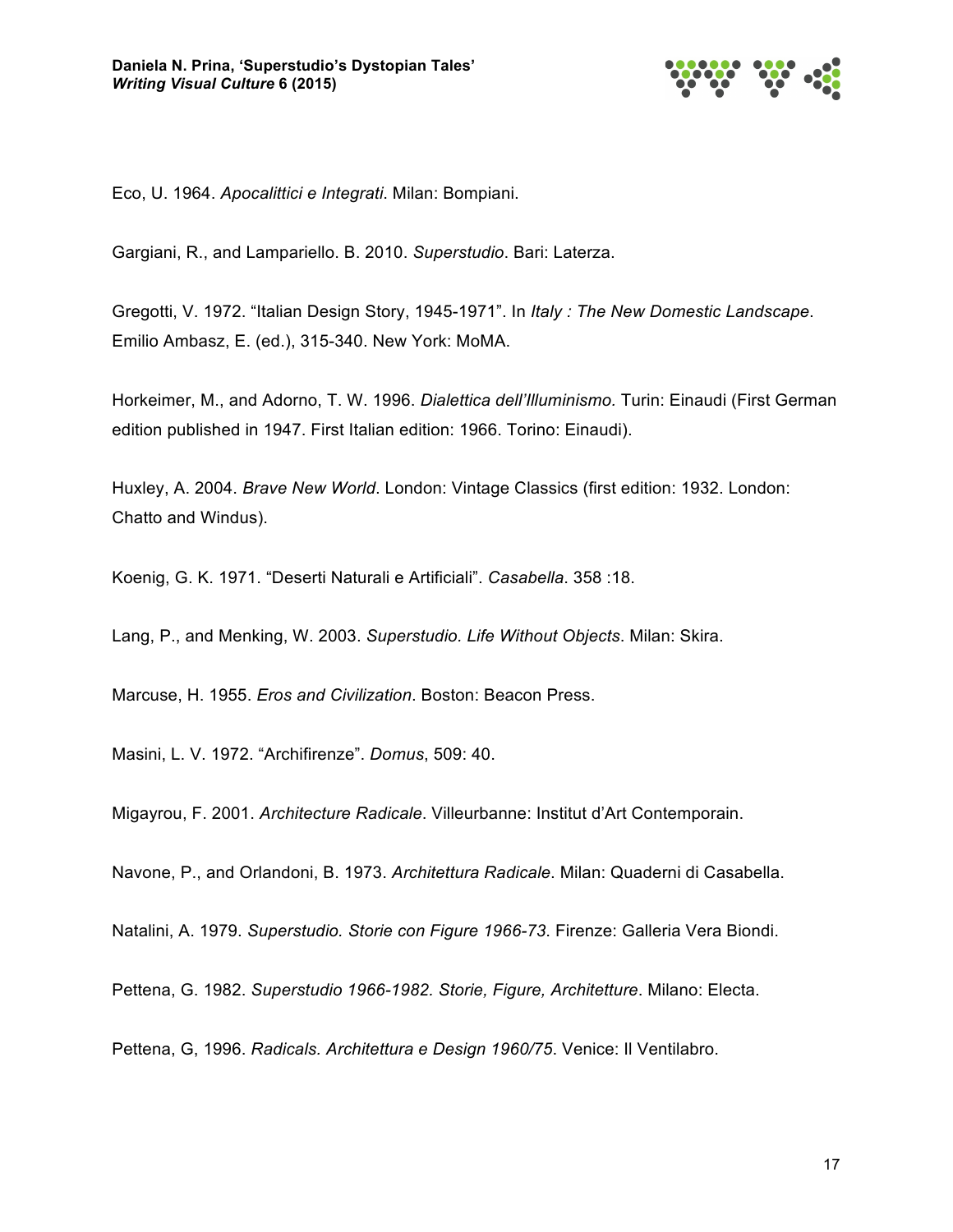

Pisaniello, S. 2009. *Testualità negli Spazi del Superstudio*. PhD thesis, Università degli Studi di Firenze.

Pollock, F. 1941. "State Capitalism: Its Possibilities and Limitation". *Studies in Philosophy and Social Science.* IX, 2, 200-255.

Riley, T. 2002. *The Changing of the Avant-Garde*. New York: MoMA.

Sheckley, R. 1979. *Futuropolis. Impossible Cities of Science Fiction and Fantasy*. London: Bergstrom & Boyle.

Superstudio. 1969. "Discorsi per immagini". *Domus*. 481, 44-45.

Superstudio. 1969. "Lettera da Graz". *Domus*, 481 : 49-54.

Superstudio. 1971. "Il Monumento Continuo, Storyboard per un Film". *Casabella*, 358, 19-22.

Superstudio. 1971. "Twelve Cautionary Tales for Christmas". *Architectural Design*, 12, 737-742 and 785.

Superstudio. 1972. "Salvataggio di Centri Storici Italiani". *IN*, 5, 4-13.

Superstudio. 1972. "Le Dodici Città Ideali". *Casabella*, 361, 45-55.

Superstudio. 1972. "L'Architettura Riflessa". *Casabella*, 363, cover.

Superstudio. 1972. "L'architettura Interplanetaria". *Casabella*, 364, 36-48.

Superstudio. 1972. "Supersuperficie". *Rassegna*, 21, 18-20.

Superstudio. 1978. *Post Scriptum*, *Epilogo, L'Ultima Città,* unpublished text, by Piero Frassinelli. Florence: Superstudio Archive.